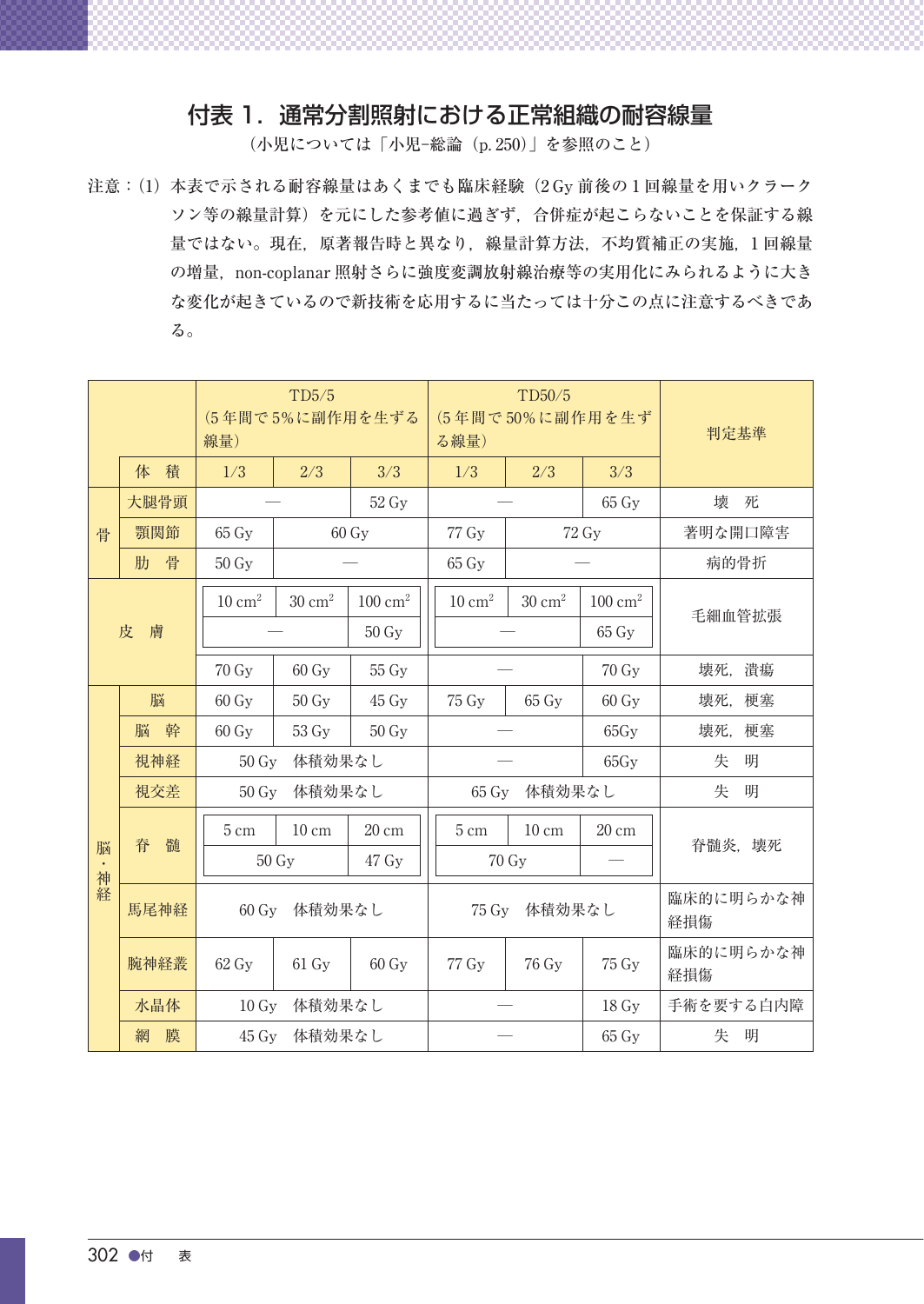- (2)  化学放射線療法における耐容線量は本表の値よりさらに低下すると予想される。
- (3)  正常組織に変化がみられた場合には CTCAE に従って正確に重症度を評価する必要が ある。CTCAEv3.0 日本語訳 JCOG/JSCO 版:http://www.jcog.jp/
- (4)  本表の利用により生じたいかなる損害についても「放射線治療計画ガイドライン」作成 ワーキンググループはその責を負わない。

(付表 1 つづき)

|        |        | TD5/5<br>(5年間で5%に副作用を生ずる<br>線量) |                                  |                    | る線量)               | TD50/5<br>(5年間で50%に副作用を生ず        | 判定基準                 |                    |                           |
|--------|--------|---------------------------------|----------------------------------|--------------------|--------------------|----------------------------------|----------------------|--------------------|---------------------------|
|        | 体 積    |                                 | 1/3                              | 2/3                | 3/3                | 1/3                              | 2/3                  | 3/3                |                           |
|        | 中耳·    | 30 Gy                           |                                  | $30 Gy*$           | $40 \text{ Gy}$    |                                  | $40 \mathrm{Gy}^*$   | 急性漿液性耳炎            |                           |
|        | 外耳     |                                 | 55 Gy                            |                    | $55 Gy^*$          | 65 Gy                            |                      | $65 \mathrm{Gy}^*$ | 慢性漿液性耳炎                   |
| 頭頸部    | 耳下腺    |                                 |                                  |                    | $32 \text{ Gy}^*$  | $46 \mathrm{Gy}^*$               |                      |                    | 口内乾燥症<br>(TD100/5 は50 Gy) |
|        |        |                                 | $79\,\mathrm{Gy}^*$              |                    | $70 Gv*$           | $90\ \mathrm{Gy}^*$              | 80 Gy*               |                    | 軟骨壊死                      |
|        | 喉<br>頭 |                                 | $45 \,\mathrm{Gy}$               | $45 \mathrm{Gy}^*$ |                    | $80 \mathrm{Gy}^*$               |                      | 喉頭浮腫               |                           |
| 胸<br>部 | 肺      |                                 | $45 \,\mathrm{Gy}$               | $30 \text{ Gy}$    | 17.5 Gy            | $65 \,\mathrm{Gy}$               | $40 \text{ Gy}$      | 24.5 Gy            | 肺<br>炎                    |
|        | 心 臓    |                                 | 60 Gy                            | 45 Gy              | 40 Gy              | 70 Gy                            | 55 Gy                | 50 Gy              | 心外膜炎                      |
|        | 食      | 道                               | 60 Gy                            | 58 Gy              | 55 Gy              | 72 Gy                            | 70 Gy                | 68 Gy              | 臨床的狭窄, 穿孔                 |
| 腹<br>部 | 胃      |                                 | $60 \text{ Gy}$                  | 55 Gy              | 50 Gy              | 70 Gy                            | 67 Gy                | $65 \,\mathrm{Gy}$ | 潰瘍,穿孔                     |
|        | 小      | 腸                               | $50 \,\mathrm{Gy}$               |                    | $40 \mathrm{Gy}^*$ | $60 \text{ Gy}$                  |                      | 55 Gy              | 閉塞, 穿孔, 瘻孔                |
|        | 大      | 腸                               | 55 Gy                            |                    | $45\;\mathrm{Gy}$  | 65 Gy                            |                      | 55 Gy              | 閉塞, 穿孔, 潰瘍,<br>瘻孔         |
|        | 直      | 腸                               | 100 cm <sup>3</sup> では<br>体積効果なし |                    | 60 Gy              | 100 cm <sup>3</sup> では<br>体積効果なし |                      | 80 Gy              | 高度の直腸炎,壊死,<br>瘻孔, 狭窄      |
|        | 肝      | 臓                               | $50 \text{ Gy}$                  | 35 Gy              | $30 \text{ Gy}$    | 55 Gy                            | $45 \,\mathrm{Gy}$   | $40 \text{ Gy}$    | 肝不全                       |
|        | 腎      | 臓                               | $50 \text{ Gy}$                  | $30 \mathrm{Gy}^*$ | $23 \text{ Gy}$    |                                  | $40 \,\mathrm{Gy}^*$ | $28 \,\mathrm{Gy}$ | 臨床的腎炎                     |
|        | 膀      | 胱                               |                                  | 80 Gy              | $65 \,\mathrm{Gy}$ |                                  | 85 Gy                | 80 Gy              | 症候性の膀胱<br>萎縮·体積減少         |

\*50%以下の体積では明らかな変化は認めない

出典: Emami B, Lyman J, Brown A, et al. Tolerance of normal tissue to therapeutic irradiation. Int J Radiat Oncol Biol Phys  $21:109-122, 1991.$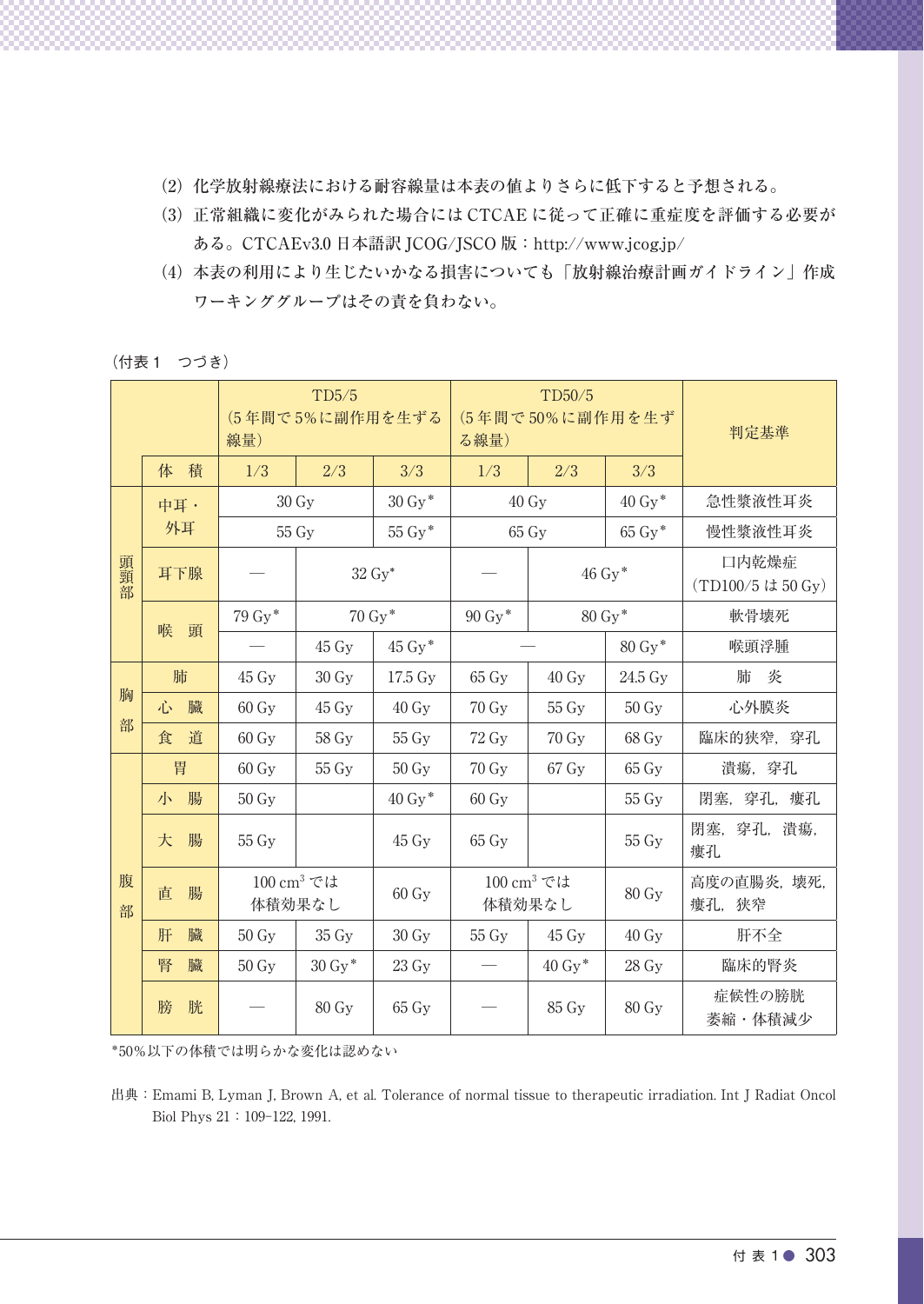## 付表 2. QUANTEC による正常組織の耐容線量

QUANTEC Summary:Approximate Dose/Volume/Outcome Data for Several Organs Following Conventional Fractionation (Unless Otherwise Noted)\*

- 注意: (1) 本表は QUANTEC (The Quantitative Analysis of Normal Tissue Effects in the Clinic) により報告された論文 (出典参照) の表を転載したものであり、内容については日 本放射線腫瘍学会ガイドライン委員会および「放射線治療計画ガイドライン」ワーキン ググループが独自に作成したものではない。
	- (2)  本表は,「付表 1」以降に 3 次元治療計画に基づく DVH データと有害事象の関係に関

| Organ                 | Volume segmented                                               | Irradiation type<br>(partial organ unless other-<br>wise stated) $\dagger$ | Endpoint                                                                                   |
|-----------------------|----------------------------------------------------------------|----------------------------------------------------------------------------|--------------------------------------------------------------------------------------------|
| <b>Brain</b>          | Whole organ<br>Whole organ<br>Whole organ                      | 3D-CRT<br>3D-CRT<br>3D-CRT                                                 | Symptomatic necrosis<br>Symptomatic necrosis<br>Symptomatic necrosis                       |
|                       | Whole organ                                                    | SRS (single fraction)                                                      | Symptomatic necrosis                                                                       |
| Brain stem            | Whole organ<br>Whole organ                                     | Whole organ<br>3D-CRT                                                      | Permanent cranial neuropathy or<br>necrosis<br>Permanent cranial neuropathy or<br>necrosis |
|                       | Whole organ                                                    | 3D-CRT                                                                     | Permanent cranial neuropathy or<br>necrosis                                                |
|                       | Whole organ                                                    | SRS (single fraction)                                                      | Permanent cranial neuropathy or<br>necrosis                                                |
| Optic<br>nerve/chiasm | Whole organ<br>Whole organ<br>Whole organ                      | 3D-CRT<br>3D-CRT<br>3D-CRT                                                 | Optic neuropathy<br>Optic neuropathy<br>Optic neuropathy                                   |
| Spinal cord           | Whole organ<br>Partial organ<br>Partial organ<br>Partial organ | SRS (single fraction)<br>3D-CRT<br>3D-CRT<br>3D-CRT                        | Optic neuropathy<br>Myelopathy<br>Myelopathy<br>Myelopathy                                 |
|                       | Partial organ<br>Partial organ                                 | SRS (single fraction)<br>SRS (hypofraction)                                | Myelopathy<br>Myelopathy                                                                   |
| Cochlea               | Whole organ                                                    | 3D-CRT                                                                     | Sensory neural hearing loss                                                                |
|                       | Whole organ                                                    | SRS (single fraction)                                                      | Sensory neural hearing loss                                                                |
| Parotid               | Bilateral whole parotid   3D-CRT<br>glands                     |                                                                            | Long term parotid salivary function<br>reduced to <25% of pre-RT level                     |
|                       | Unilateral whole parotid   3D-CRT<br>gland                     |                                                                            | Long term parotid salivary function<br>reduced to <25% of pre-RT level                     |
|                       | Bilateral whole parotid   3D-CRT<br>glands                     |                                                                            | Long term parotid salivary function<br>reduced to <25% of pre-RT level                     |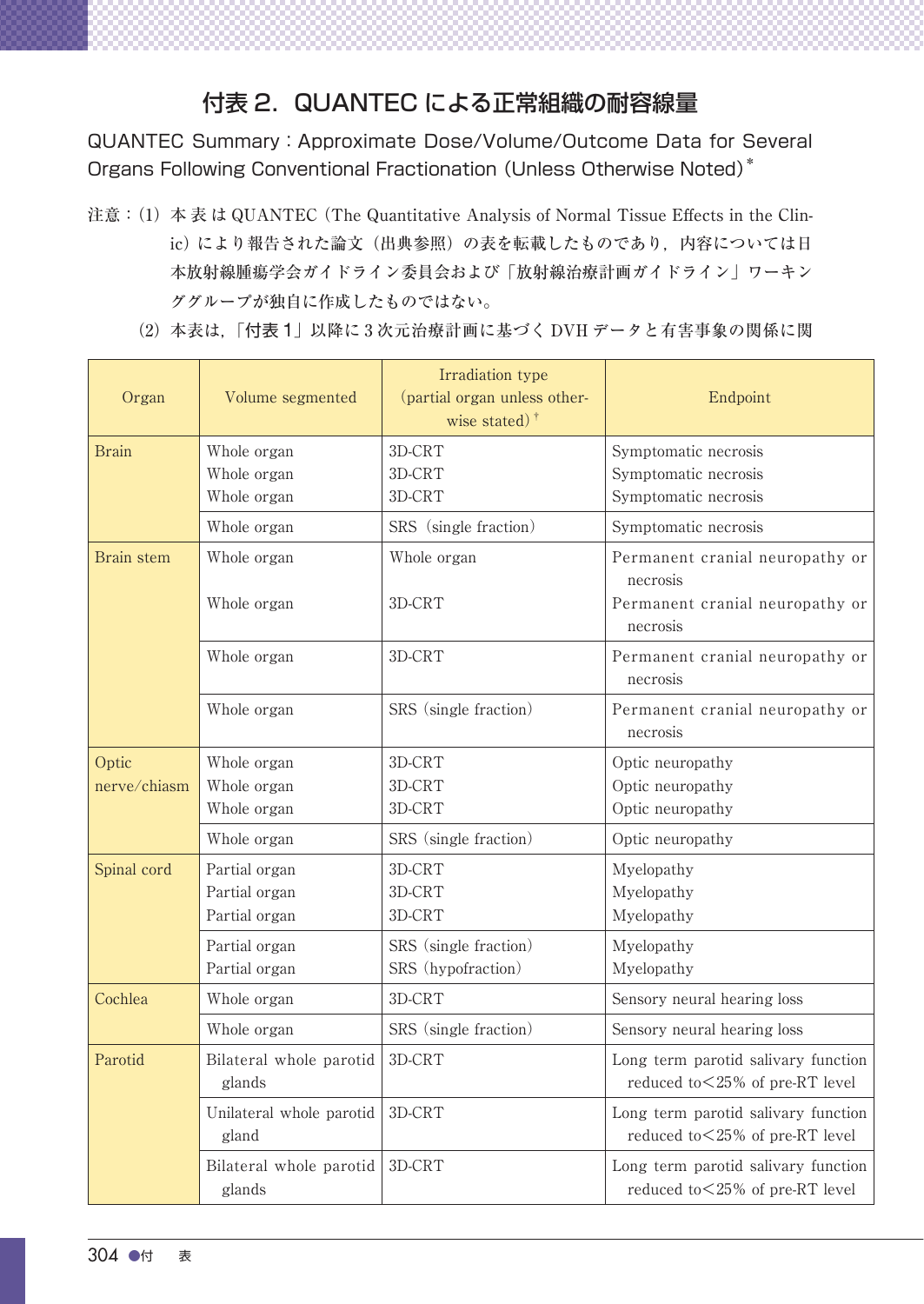するデータをまとめた報告が QUANTEC として論文化されたため、本ガイドラインの 参考資料として掲載をした。

- (3)  本表の使用ならびに臨床適応については,出典の論文に書かれている注意事項を留意 し,その限界についても十分に理解して参考にすることが望ましい。
- (4)  本表の利用により生じたいかなる損害についても「放射線治療計画ガイドライン」作成 ワーキンググループはその責を負わない。
- ★:出典論文の引用文献番号をそのまま記載しているため,論文の引用文献を参照のこと。

| Dose (Gy), or dose/<br>volume parameters <sup>†</sup> | Rate (%)        | Notes on dose/volume parameters                                                          |
|-------------------------------------------------------|-----------------|------------------------------------------------------------------------------------------|
| Dmax<60                                               | ${<}3$          | Data at 72 and 90 Gy, extrapolated from BED models                                       |
| $Dmax = 72$                                           | $5\phantom{.0}$ |                                                                                          |
| $Dmax = 90$                                           | 10 <sup>°</sup> |                                                                                          |
| V12<5-10 cc                                           | $<$ 20          | Rapid rise when $V12 > 5$ -10 cc                                                         |
| Dmax<54                                               | $<$ 5           |                                                                                          |
| D1-10 cc <sup><math>\leq 59</math></sup>              | $<$ 5           |                                                                                          |
| Dmax<64                                               | $<$ 5           | Point dose $\ll$ 1 cc                                                                    |
| Dmax<12.5                                             | $<$ 5           | For patients with acoustic tumors                                                        |
| Dmax<55                                               | $<$ 3           | Given the small size, 3D CRT is often whole organ <sup>##</sup>                          |
| Dmax 55-60                                            | $3 - 7$         |                                                                                          |
| Dmax > 60                                             | $>7-20$         |                                                                                          |
| Dmax<12                                               | $<$ 10          |                                                                                          |
| $Dmax = 50$                                           | $0.2\,$         | Including full cord cross-section                                                        |
| $Dmax = 60$                                           | 6               |                                                                                          |
| $Dmax = 69$                                           | 50              |                                                                                          |
| $Dmax = 13$                                           | $\mathbf{1}$    | Partial cord cross-section irradiated                                                    |
| $Dmax = 20$                                           | $\overline{1}$  | 3 fractions, partial cord cross-section irradiated                                       |
| Mean dose $\leq 45$                                   | $<$ 30          | Mean dose to cochlear, hearing at 4 kHz                                                  |
| Prescription dose $\leq 14$                           | $<$ 25          | Serviceable hearing                                                                      |
| Mean dose $<$ 25                                      | $<$ 20          | For combined parotid glands <sup>1</sup>                                                 |
| Mean dose<20                                          | $< \! 20$       | For single parotid gland. At least one parotid gland spared to $\leq$ 20 Gy <sup>1</sup> |
| Mean dose<39                                          | $<$ 50          | For combined parotid glands (per Fig. 3 in paper <sup>*</sup> ) <sup>1</sup>             |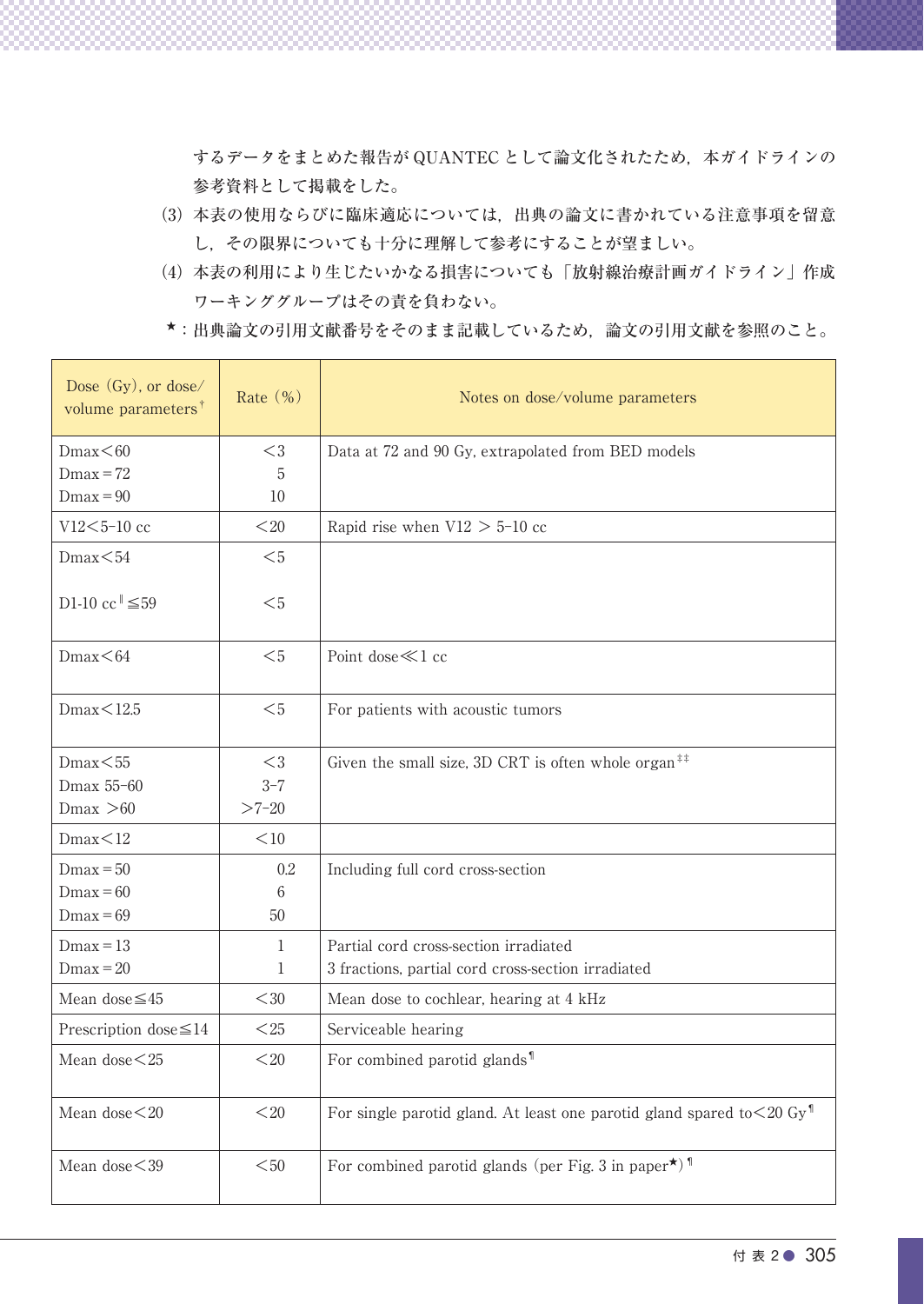| Organ     | Volume segmented                                                        | Irradiation type<br>(partial organ unless other-<br>wise stated) <sup>†</sup> | Endpoint                                                                                                                            |
|-----------|-------------------------------------------------------------------------|-------------------------------------------------------------------------------|-------------------------------------------------------------------------------------------------------------------------------------|
| Pharynx   | Pharyngeal constrictors                                                 | Whole organ                                                                   | Symptomatic dysphagia and aspira-<br>tion                                                                                           |
| Larynx    | Whole organ                                                             | 3D-CRT                                                                        | Vocal dysfunction                                                                                                                   |
|           | Whole organ                                                             | 3D-CRT                                                                        | Aspiration                                                                                                                          |
|           | Whole organ<br>Whole organ                                              | 3D-CRT<br>3D-CRT                                                              | Edema<br>Edema                                                                                                                      |
| Lung      | Whole organ                                                             | 3D-CRT                                                                        | Symptomatic pneumonitis                                                                                                             |
|           | Whole organ<br>Whole organ<br>Whole organ<br>Whole organ<br>Whole organ | 3D-CRT<br>3D-CRT<br>3D-CRT<br>3D-CRT<br>3D-CRT                                | Symptomatic pneumonitis<br>Symptomatic pneumonitis<br>Symptomatic pneumonitis<br>Symptomatic pneumonitis<br>Symptomatic pneumonitis |
| Esophagus | Whole organ                                                             | 3D-CRT                                                                        | Grade $\geq$ 3 acute esophagitis                                                                                                    |
|           | Whole organ<br>Whole organ<br>Whole organ                               | 3D-CRT<br>3D-CRT<br>3D-CRT                                                    | Grade $\geq 2$ acute esophagitis<br>Grade $\geq 2$ acute esophagitis<br>Grade $\geq 2$ acute esophagitis                            |
| Heart     | Pericardium<br>Pericardium                                              | 3D-CRT<br>3D-CRT                                                              | Pericarditis<br>Pericarditis                                                                                                        |
|           | Whole organ                                                             | 3D-CRT                                                                        | Long-term cardiac mortality                                                                                                         |
| Liver     | Whole liver-GTV                                                         | 3D-CRT or Whole organ                                                         | Classic RILD <sup>††</sup>                                                                                                          |
|           | Whole liver-GTV                                                         | 3D-CRT                                                                        | Classic RILD                                                                                                                        |
|           | Whole liver-GTV<br>Whole liver-GTV                                      | 3D-CRT or Whole organ<br>3D-CRT                                               | Classic RILD<br>Classic RILD                                                                                                        |
|           | Whole liver-GTV                                                         | SBRT (hypofraction)                                                           | Classic RILD                                                                                                                        |
|           | Whole liver-GTV                                                         | SBRT (hypofraction)                                                           | Classic RILD                                                                                                                        |
|           | $>700$ cc of normal liver                                               | SBRT (hypofraction)                                                           | Classic RILD                                                                                                                        |
| Kidney    | Bilateral whole kidney <sup>#</sup>                                     | Bilateral whole organ or 3D-<br><b>CRT</b>                                    | Clinically relevant renal dysfunction                                                                                               |
|           | Bilateral whole kidney <sup>#</sup>                                     | Bilateral whole organ                                                         | Clinically relevant renal dysfunction                                                                                               |
|           | Bilateral whole kidney <sup>#</sup>                                     | $3D-CRT$                                                                      | Clinically relevant renal dysfuntction                                                                                              |
| Stomach   | Whole organ                                                             | Whole organ                                                                   | Ulceration                                                                                                                          |

(付表 2 つづき)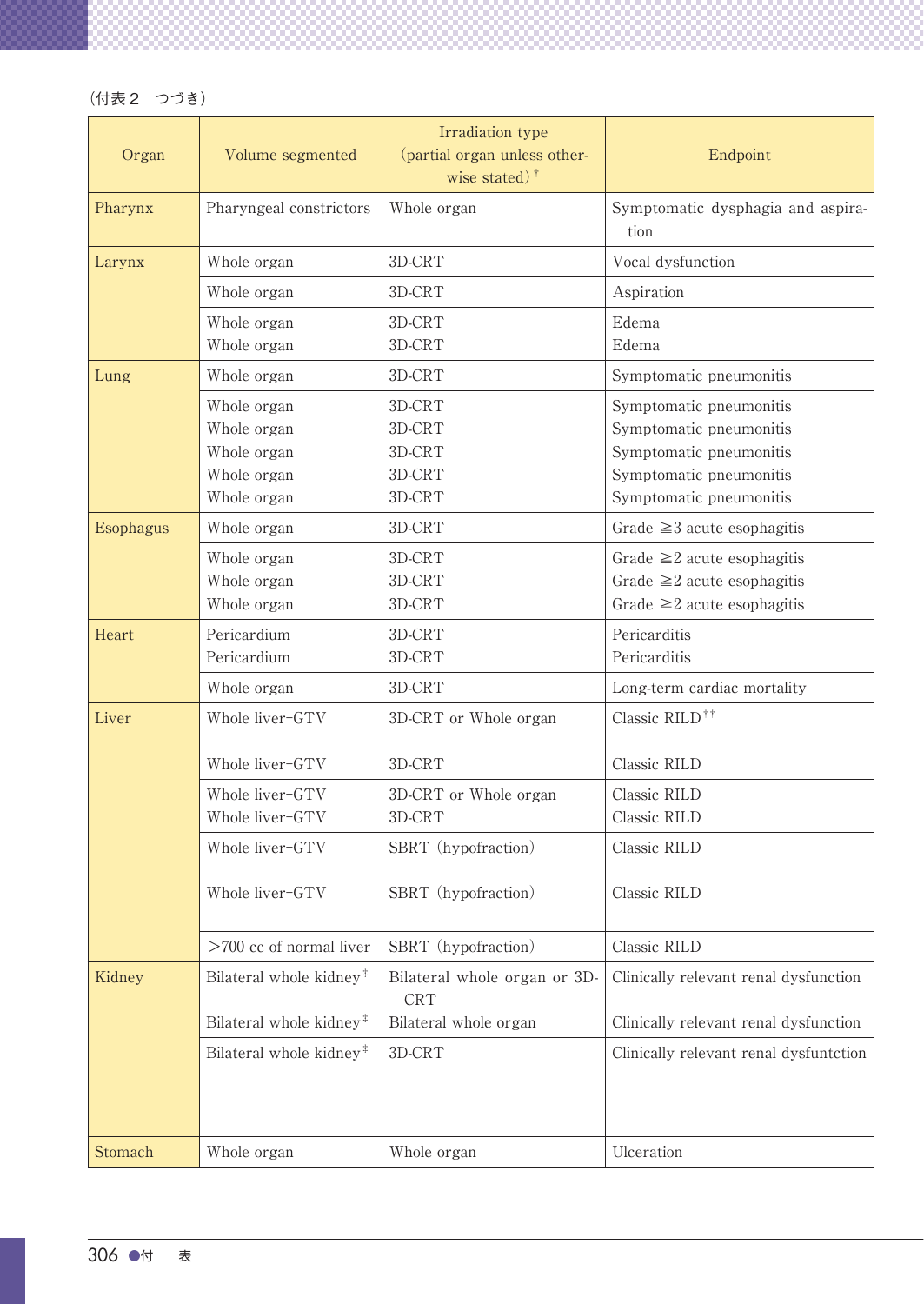| Dose (Gy), or dose/<br>volume parameters <sup>†</sup>                                         | Rate (%)                                       | Notes on dose/volume parameters                                                                                                           |
|-----------------------------------------------------------------------------------------------|------------------------------------------------|-------------------------------------------------------------------------------------------------------------------------------------------|
| Mean dose $<$ 50                                                                              | $<$ 20                                         | Based on Section B4 in paper*                                                                                                             |
| Dmax<66                                                                                       | $<$ 20                                         | With chemotherapy, based on single study (see Section A4.2 in paper <sup>*</sup> )                                                        |
| Mean dose $<$ 50                                                                              | $<$ 30                                         | With chemotherapy, based on single study (see Fig. 1 in paper <sup>*</sup> )                                                              |
| Mean dose <44<br>V50<27%                                                                      | $<$ 20<br>$<$ 20                               | Without chemotherapy, based on single study in patients without larynx<br>cancer**                                                        |
| $V20 \leq 30\%$                                                                               | $<$ 20                                         | For combined lung. Gradual dose response                                                                                                  |
| Mean dose $=7$<br>Mean dose $= 13$<br>Mean dose $=20$<br>Mean dose $= 24$<br>Mean dose = $27$ | $\overline{5}$<br>$10\,$<br>$20\,$<br>30<br>40 | Excludes purposeful whole lung irradiation                                                                                                |
| Mean dose < 34                                                                                | $5 - 20$                                       | Based on RTOG and several studies                                                                                                         |
| V35<50%<br>$V50< 40\%$<br>$V70< 20\%$                                                         | $<$ 30<br>$<$ 30<br>$<$ 30                     | A variety of alternate threshold doses have been implicated.<br>Appears to be a dose/volume response                                      |
| Mean dose $<$ 26<br>V30<46%                                                                   | <15<br><15                                     | Based on single study                                                                                                                     |
| $V25 < 10\%$                                                                                  | <1                                             | Overly safe risk estimate based on model predictions                                                                                      |
| Mean dose < 30-32                                                                             | $<$ 5                                          | Excluding patients with pre-existing liver dsease or hepatocellular carci-<br>noma, as tolerance doses are lower in these patients        |
| Mean dose $<$ 42                                                                              | $<$ 50                                         |                                                                                                                                           |
| Mean dose<28<br>Mean dose $<$ 36                                                              | $<$ 5<br>$<$ 50                                | In patients with Child-Pugh A preexisting liver disease or hepatocellular<br>carcinoma, excluding hepatitis B reactivation as an endpoint |
| Mean dose<13                                                                                  | $<$ 5                                          | 3 fractions, for primary liver cancer                                                                                                     |
| < 18<br>Mean dose $<$ 15                                                                      | $<$ 5<br>$<$ 5                                 | 6 fractions, for primary liver cancer<br>3 fractions, for liver metastases                                                                |
| $<$ 20                                                                                        | $<$ 5                                          | 6 fractions, for liver metastases                                                                                                         |
| Dmax<15                                                                                       | $<$ 5                                          | Critical volume based, in 3-5 fractions                                                                                                   |
|                                                                                               | $<$ 5                                          |                                                                                                                                           |
| Mean dose $<$ 15-18                                                                           |                                                |                                                                                                                                           |
| Mean dose<28                                                                                  | $<$ 50                                         |                                                                                                                                           |
| V12<55%<br>$V20 < 32\%$<br>V23<30%<br>V28<20%                                                 | $<$ 5                                          | For combined kidney                                                                                                                       |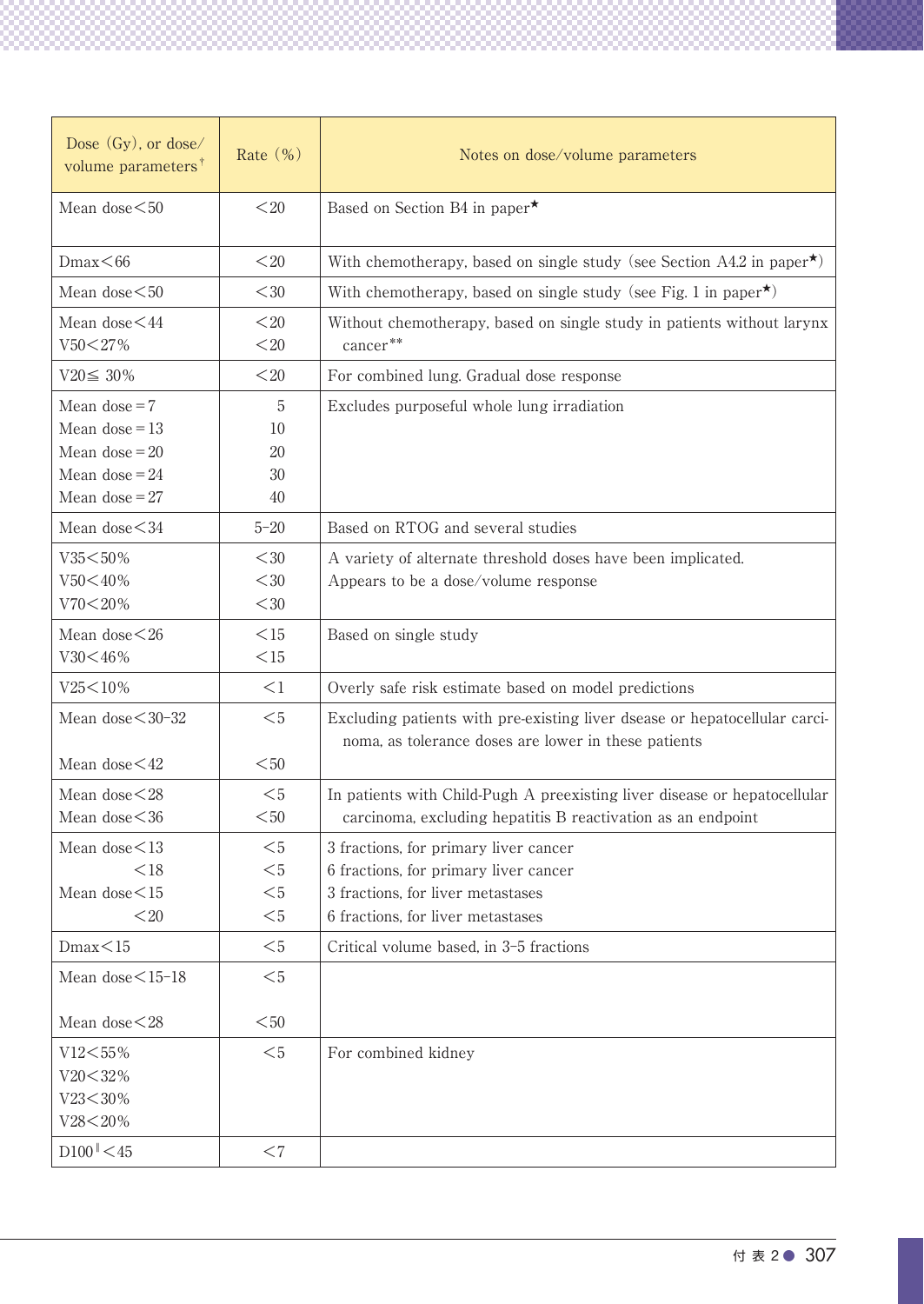| (付表 2 | つづき) |
|-------|------|
|-------|------|

| Organ       | Volume segmented                                        | Irradiation type<br>(partial organ unless other-<br>wise stated) $\dagger$ | Endpoint                                                                    |
|-------------|---------------------------------------------------------|----------------------------------------------------------------------------|-----------------------------------------------------------------------------|
| Small bowel | Individual small bowel 3D-CRT<br>loops                  |                                                                            | Grade $\geq$ 3 acute toxicity <sup>§</sup>                                  |
|             | Entire potential space<br>within peritoneal cavi-<br>ty | 3D-CRT                                                                     | Grade $\geq$ 3 acute toxicityx <sup>§</sup>                                 |
| Rectum      | Whole organ                                             | 3D-CRT                                                                     | Grade $\geq 2$ late rectal toxicity,<br>Grade $\geq$ 3 late rectal toxicity |
|             | Whole organ                                             | 3D-CRT                                                                     | Grade $\geq 2$ late rectal toxicity,<br>Grade $\geq$ 3 late rectal toxicity |
|             | Whole organ                                             | 3D-CRT                                                                     | Grade $\geq 2$ late rectal toxicity,<br>Grade $\geq$ 3 late rectal toxicity |
|             | Whole organ                                             | 3D-CRT                                                                     | Grade $\geq 2$ late rectal toxicity,<br>Grade $\geq$ 3 late rectal toxicity |
|             | Whole organ                                             | 3D-CRT                                                                     | Grade $\geq 2$ late rectal toxicity,<br>Grade $\geq$ 3 late rectal toxicity |
| Bladder     | Whole organ                                             | 3D-CRT                                                                     | Grade $\geq$ 3 late RTOG                                                    |
|             | Whole organ                                             | 3D-CRT                                                                     | Grade $\geq$ 3 late RTOG                                                    |
| Penile bulb | Whole organ                                             | 3D-CRT                                                                     | Severe erectile dysfunction                                                 |
|             |                                                         |                                                                            |                                                                             |
|             | Whole organ                                             | 3D-CRT                                                                     | Severe erectile dysfunction                                                 |
|             | Whole organ                                             | 3D-CRT                                                                     | Severe erectile dysfunction                                                 |

Abbreviations: 3D-CRT=3-dimensional conformal radiotherapy 

SRS=stereotactic radiosurgery 

BED = Biologically effective dose

SBRT=stereotactic body radiotherapy 

RILD=radiation-induced liver disease 

RTOG=Radiation Therapy Oncology Group.

- \*  All data are estimated from the literature summarized in the QUANTEC reviews unless otherwise noted. Clinically, these  data should be applied with caution. Clinicians are strongly advised to use the individual QUANTEC articles to check the applicability of these limits to the clinical situation at hand. They largely do not reflect modern IMRT.
- <sup>†</sup> All at standard fractionation (i.e., 1.8-2.0 Gy per daily fraction) unless otherwise noted. Vx is the volume of the organ receiving  $\ge x$  Gy. Dmax = Maximum radiation dose.

 $^\ddag$  Non-TBI.